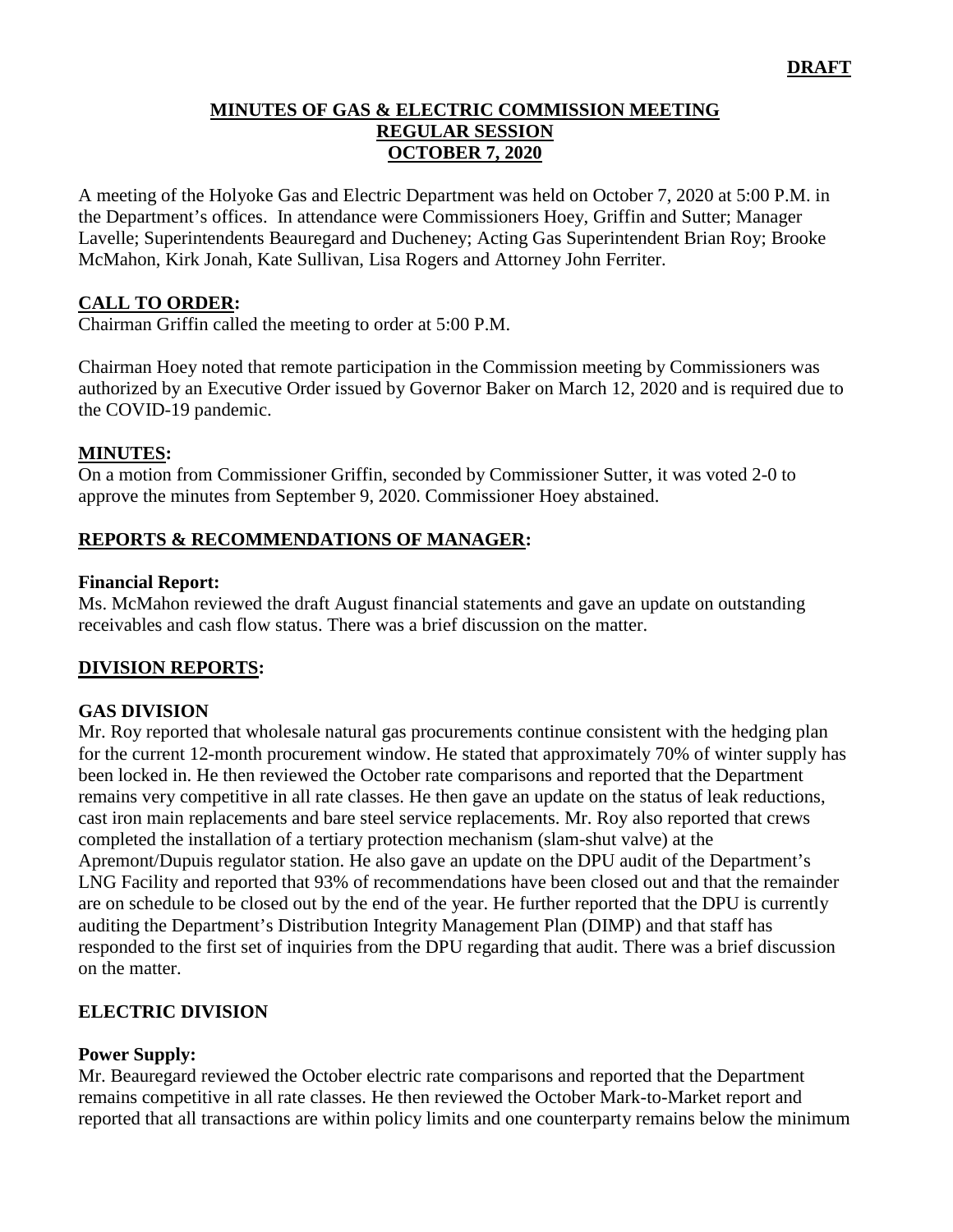credit rating while two others are on the watch list. He also gave an update on peak load reduction activities and an update on the Citizens Energy Battery Storage project. There was a brief discussion on the matter.

# **TRANSMISSION & DISTRIBUTION**

Mr. Beauregard reported that all non-emergency field work that requires access to a customer premise continues to be suspended until further notice due to the COVID-19 outbreak. He reported that sulfur mitigation efforts were recently conducted at three transformer locations and that staff is following up on a couple of recommendations from the vendor. He also reported that staff has completed its review of options for relocating offices at Cabot Station and will conduct alternate site reviews next year for comparison. He then reported on recent outages on the 32W1, 2 and 3 circuits and the corrective actions that are being taken. There was a brief discussion on the matter.

## **ELECTRIC PRODUCTION**

Mr. Ducheney reported that all fall canal drawdown activities were completed on schedule with no material surprises. He stated that water flows continue to be very low and that hydro production was behind plan for the month of September, and slightly behind plan year to date. There was a brief discussion on the matter.

## **TELECOMMUNICATIONS**

Mr. Jonah reported that the Department phone system upgrade went according to plan with only a few minor glitches that were quickly resolved. He further reported that the Telecom team is supporting the City's evaluation of a pilot Wi-Fi deployment at Kelly School. There was a brief discussion on the matter.

## **CUSTOMER SERVICE**

Ms. Rogers reported that the new Inter-active Voice Response (IVR) system went live this week, and that the on-line component would be launched next week. She also reported that the moratorium for commercial customers has ended and that her staff continues to work with customers on payment plans. There was a brief discussion on the matter.

# **MARKETING AND COMMUNICATIONS**

Ms. Sullivan reported that staff continues to provide updates to employees regarding operational changes and required precautions to minimize risks related to the COVID-19 outbreak. She stated that she continues to work with the HG&E Green Team to improve energy conservation assistance and energy efficiency programs and to better market those programs to customers. She then gave an update on current energy audit and energy efficiency activities. She also gave an update on Public Power/Public Gas week activities for the Department. There was a brief discussion on the matter.

### **OLD BUSINESS:** None

### **NEW BUSINESS:**

**CYBERSECURITY POLICIES:** Mr. Lavelle reported that, in an effort to improve the Department's cybersecurity posture, several policies have either been updated or created to ensure that network users and technicians are following best practices with regard to network use, maintenance, and protection of critical systems and data. He recommended that the Commission approve the following fourteen (14) cybersecurity policies: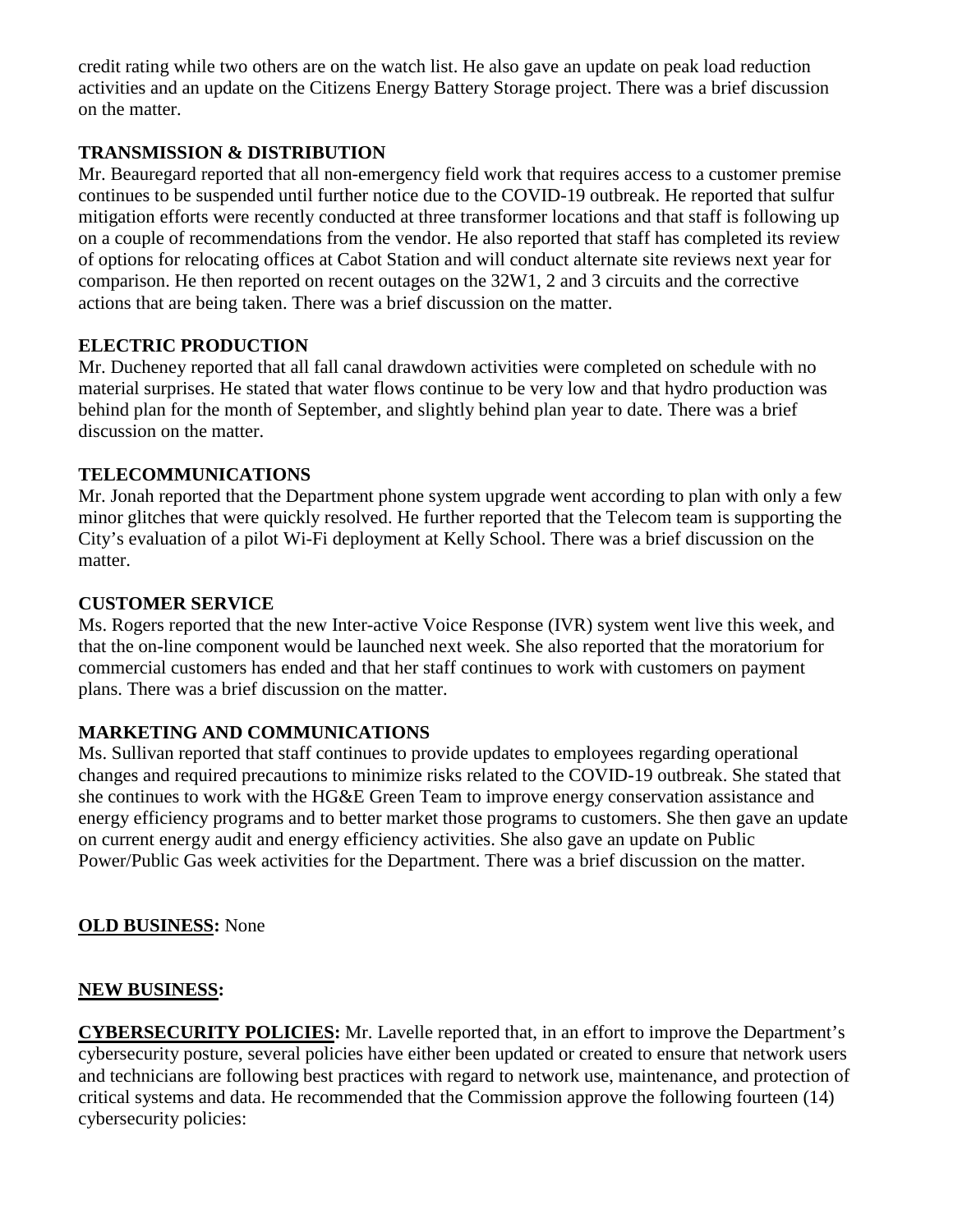- 1. Cybersecurity User Policy
- 2. Change Management Policy
- 3. Audit Logging Policy
- 4. Cloud Computing Policy
- 5. Data Protection Policy
- 6. Electronic Equipment Disposal Policy
- 7. Patching Policy
- 8. Privileged User Policy
- 9. Remote Access Policy
- 10. Sensitive Information Policy
- 11. Software and Hardware Acquisition Policy
- 12. Threat and Vulnerability Assessment Management Policy
- 13. Unified Threat Management Platform Policy
- 14. Virtualization Policy

After a brief discussion and on a motion from Commissioner Griffin, seconded by Commissioner Sutter it was unanimously voted to approve the policies as presented per the recommendation of management.

## **RESIDENTIAL ENERGY CONSERVATION ASSISTANCE – 87 BEECH STREET:** Mr.

Lavelle reported that the Department received a residential energy conservation request, in the amount of \$7,200, from the owners of 87 Beech Street for the installation of energy efficient windows and he recommended that the request be approved. On a motion from Commissioner Griffin, seconded by Commissioner Sutter, it was unanimously voted to approve the request per the recommendation of management.

# **BID AUTHORIZATIONS:**

**REAL ESTATE –LYMAN/CANAL STREET VACANT PARCEL:** Mr. Lavelle requested authorization to solicit bids for the vacant parcel on the corner of Lyman and Canal Streets. He stated that the 0.06 acre parcel was purchased in 2009 as part of the North Canal Substation project and is no longer needed for utility operations. After a brief discussion and on a motion from Commissioner Griffin, seconded by Commissioner Sutter it was unanimously voted to authorize the bid per the recommendation of management.

### **BIDS RECEIVED:**

# **INSULATION, ASBESTOS & LEAD ABATEMENT ANNUAL CONTRACT – EXTENSION:**

Mr. Lavelle recommended that the Commission authorize a one year extension to the Insulation, Asbestos & Lead Abatement Annual Contract with Atlantic Contract & Specialties, LLC. He stated that the terms and conditions for the extension period remain the same except for a 3.25% increase in labor rates. After a brief discussion and on a motion from Commissioner Griffin, seconded by Commissioner Sutter, it was unanimously voted to authorize the contract extension per the recommendation of management.

### **COMMUNICATIONS:**

10/02/20 – Draft Commission Meeting Minutes from 09/09/20